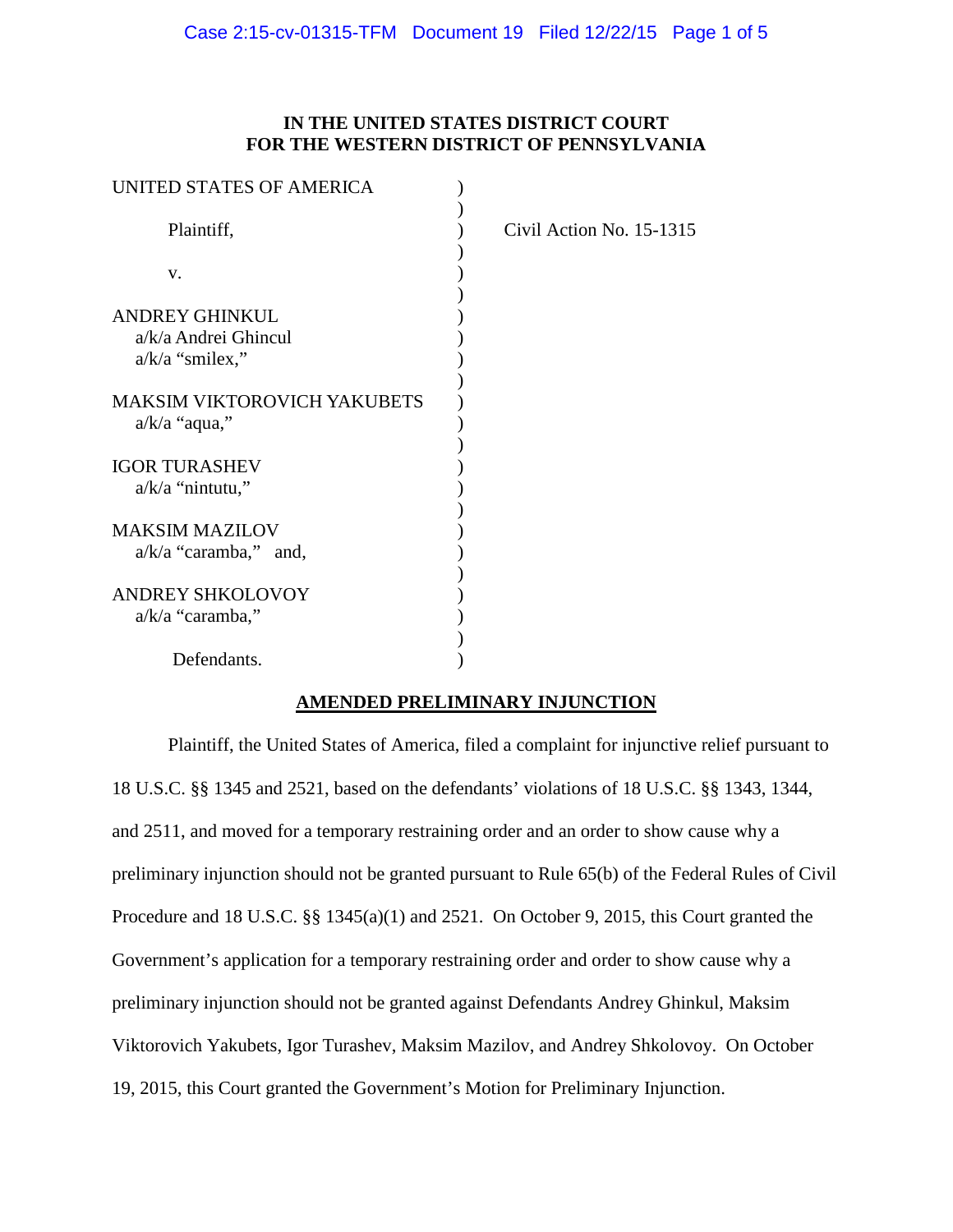#### **FINDINGS OF FACT AND CONCLUSIONS OF LAW**

The Court has considered the Government's Motion to Modify the Preliminary Injunction, and hereby makes the following findings of fact and conclusions of law:

1. This Court has jurisdiction over the subject matter of this case and there is good cause to believe that it will have jurisdiction over all parties hereto; the Complaint states a claim upon which relief may be granted against the defendants under 18 U.S.C. §§ 1345 and 2511.

2. There is good cause to believe that the defendants have engaged in and are likely to engage in acts or practices that violate 18 U.S.C. §§ 1343, 1344, and 2511, and that the Government is, therefore, likely to prevail on the merits of this action.

3. There is good cause to believe that, unless the defendants are restrained and enjoined by Order of this Court, immediate and irreparable harm will result from the defendants' ongoing violations of 18 U.S.C. §§ 1343, 1344, and 2511. The evidence set forth in the Government's Memorandum of Law, and the accompanying declaration, demonstrate that the Government is likely to prevail on its claim that the defendants have engaged in violations of 18 U.S.C. §§ 1343, 1344, and 2511 by:

- a. intentionally infecting hundreds of thousands of computers with malicious software ("malware") to steal banking and other online credentials from infected computers and enlist those computers into the Bugat/Dridex "botnet" (network of infected computers controlled by the defendants);
- b. using the Bugat/Dridex malware to intercept victims' communications without authorization;

2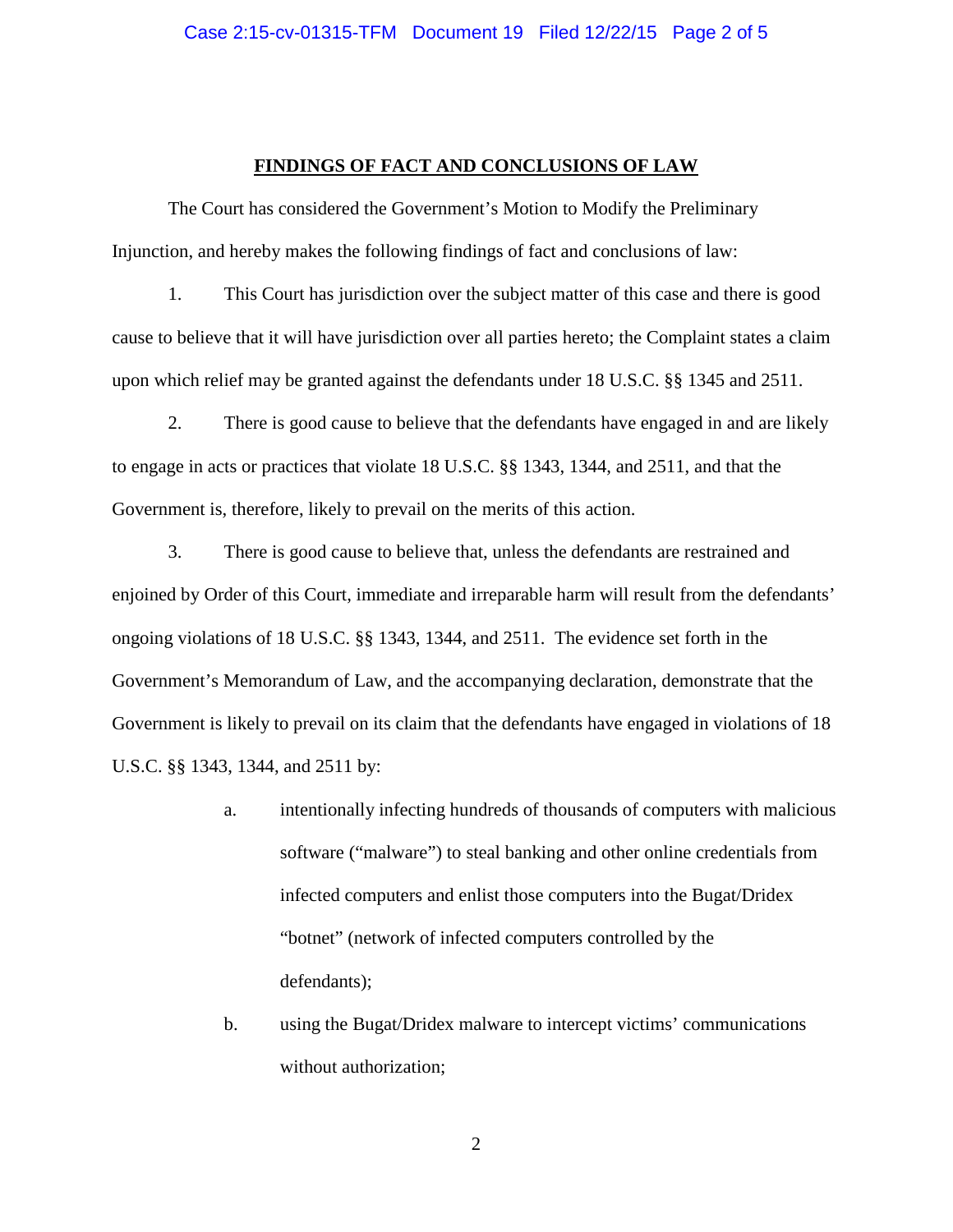- c. using credentials stolen by the Bugat/Dridex malware to access victim bank accounts and fraudulently transfer funds; and
- d. intentionally infecting thousands of computers worldwide with the malware Bugat/Dridex.

4. There is good cause to believe that if such conduct continues, it will cause irreparable harm to both individuals and businesses in the United States. There is also good cause to believe that the defendants will continue to engage in such unlawful actions if not immediately restrained from doing so by Order of this Court.

5. Based on the evidence cited in the Government's Memorandum of Law (Doc. 11) and accompanying declaration (Doc. 12) and exhibits, the Government is likely to be able to prove that the defendants are engaged in activities that violate United States law and harm members of the public, and that the defendants have continued their unlawful conduct despite the clear injury to members of the public.

6. The Government has demonstrated good cause to believe that the defendants have directed their illegal activity at individuals and businesses located in the Western District of Pennsylvania by, among other things, infecting numerous computers in this District with Bugat/Dridex and by using credentials stolen by the Bugat/Dridex malware to gain unauthorized access to the bank accounts of victims in this District.

7. The Government has demonstrated good cause to believe that to immediately halt the injury caused by the defendants, the defendants must be prohibited from infecting computers with Bugat/Dridex and from communicating with existing computers infected with Bugat/Dridex malware.

3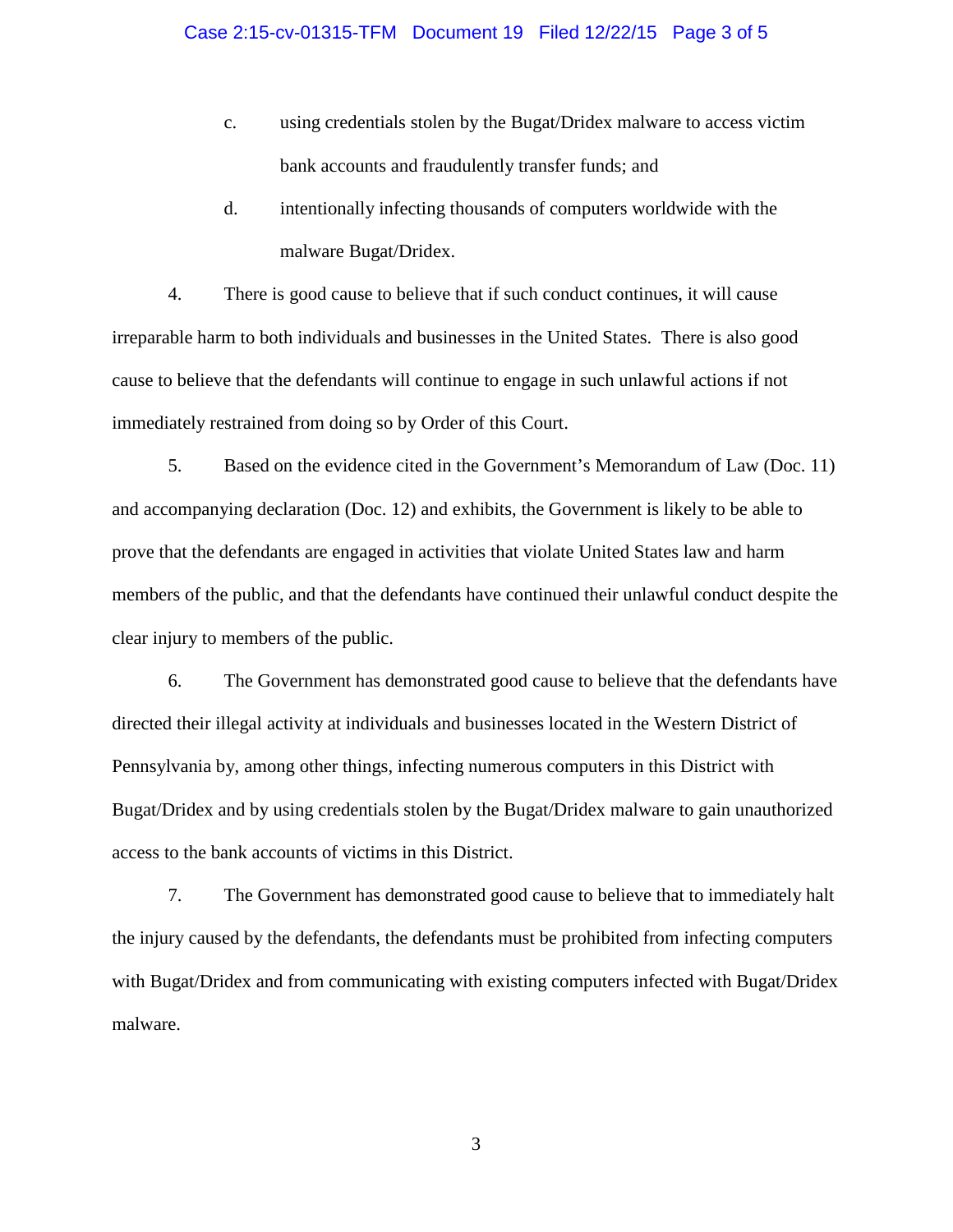### Case 2:15-cv-01315-TFM Document 19 Filed 12/22/15 Page 4 of 5

8. Based on the Government's Memorandum of Law in Support of Motion to Modify the Preliminary Injunction, there is good cause to believe that it is no longer necessary to require that the companies and organizations identified in Appendix A redirect inbound traffic to identified super-peers to computer(s) controlled by the United States.

### **AMENDED PRELIMINARY INJUNCTION**

**IT IS THEREFORE ORDERED** that the defendants, their representatives, and persons who are in active concert or participation with them are restrained and enjoined from using malicious software or code in furtherance of any scheme to commit wire fraud, bank fraud, or to engage in unauthorized interception of electronic communications, and in particular, are prohibited from running, controlling, or communicating with software known as Dridex (the most recent iteration of the Bugat/Dridex family of malware), on any computers not owned by the defendants.

**IT IS FURTHER ORDERED** that the Government is authorized to continue to operate substitute server(s) and other computer infrastructure as specified in the Government's Memorandum of Law (Doc. 11) that, in conjunction with the relief ordered below, replaces the defendants' command and control infrastructure for the Bugat/Dridex botnet and identified super peers and severs the defendants' connection to the infected computers in the Bugat/Dridex botnet. Pursuant to the Pen Register Trap and Trace Order signed on October 9, 2015, and renewed on December 8, 2015, the Government is authorized to collect dialing, routing, addressing and signaling ("DRAS") information from the infected computers that connect to the infrastructure created pursuant to this Order. The Government shall ensure that no electronic

4